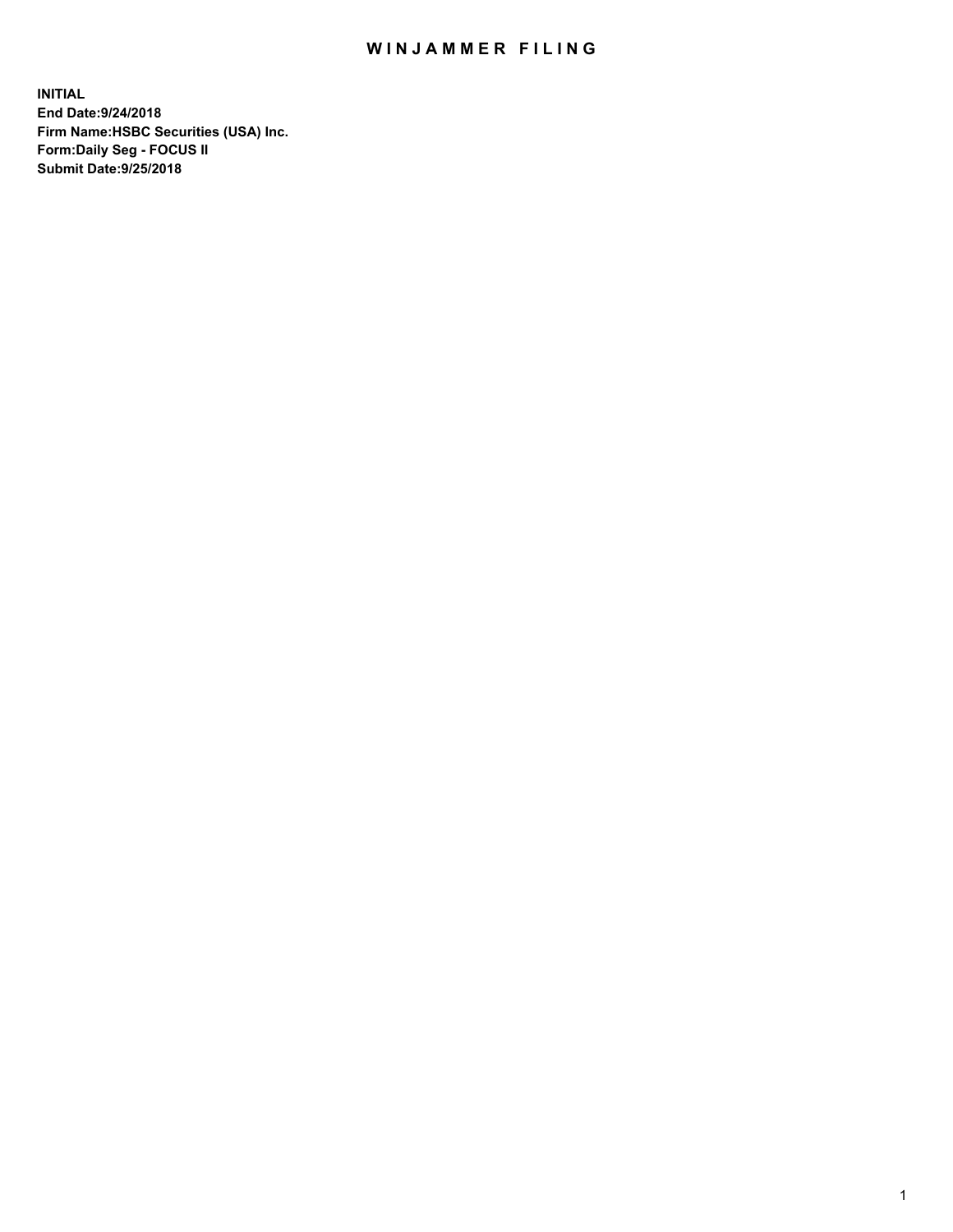**INITIAL End Date:9/24/2018 Firm Name:HSBC Securities (USA) Inc. Form:Daily Seg - FOCUS II Submit Date:9/25/2018 Daily Segregation - Cover Page**

| Name of Company                                                                                                                                                                                                                                                                                                                | <b>HSBC Securities (USA) Inc.</b>                                          |
|--------------------------------------------------------------------------------------------------------------------------------------------------------------------------------------------------------------------------------------------------------------------------------------------------------------------------------|----------------------------------------------------------------------------|
| <b>Contact Name</b>                                                                                                                                                                                                                                                                                                            | <b>Michael Vacca</b>                                                       |
| <b>Contact Phone Number</b>                                                                                                                                                                                                                                                                                                    | 212-525-7951                                                               |
| <b>Contact Email Address</b>                                                                                                                                                                                                                                                                                                   | michael.vacca@us.hsbc.com                                                  |
| FCM's Customer Segregated Funds Residual Interest Target (choose one):<br>a. Minimum dollar amount: : or<br>b. Minimum percentage of customer segregated funds required:% ; or<br>c. Dollar amount range between: and; or<br>d. Percentage range of customer segregated funds required between:% and%.                         | 109,000,000<br>$\overline{\mathbf{0}}$<br>0 <sub>0</sub><br>0 <sub>0</sub> |
| FCM's Customer Secured Amount Funds Residual Interest Target (choose one):<br>a. Minimum dollar amount: ; or<br>b. Minimum percentage of customer secured funds required:%; or<br>c. Dollar amount range between: and; or<br>d. Percentage range of customer secured funds required between:% and%.                            | 25,000,000<br>$\overline{\mathbf{0}}$<br>0 <sub>0</sub><br>0 <sub>0</sub>  |
| FCM's Cleared Swaps Customer Collateral Residual Interest Target (choose one):<br>a. Minimum dollar amount: ; or<br>b. Minimum percentage of cleared swaps customer collateral required:% ; or<br>c. Dollar amount range between: and; or<br>d. Percentage range of cleared swaps customer collateral required between:% and%. | 100,000,000<br>$\overline{\mathbf{0}}$<br>0 <sub>0</sub><br>0 <sub>0</sub> |

Attach supporting documents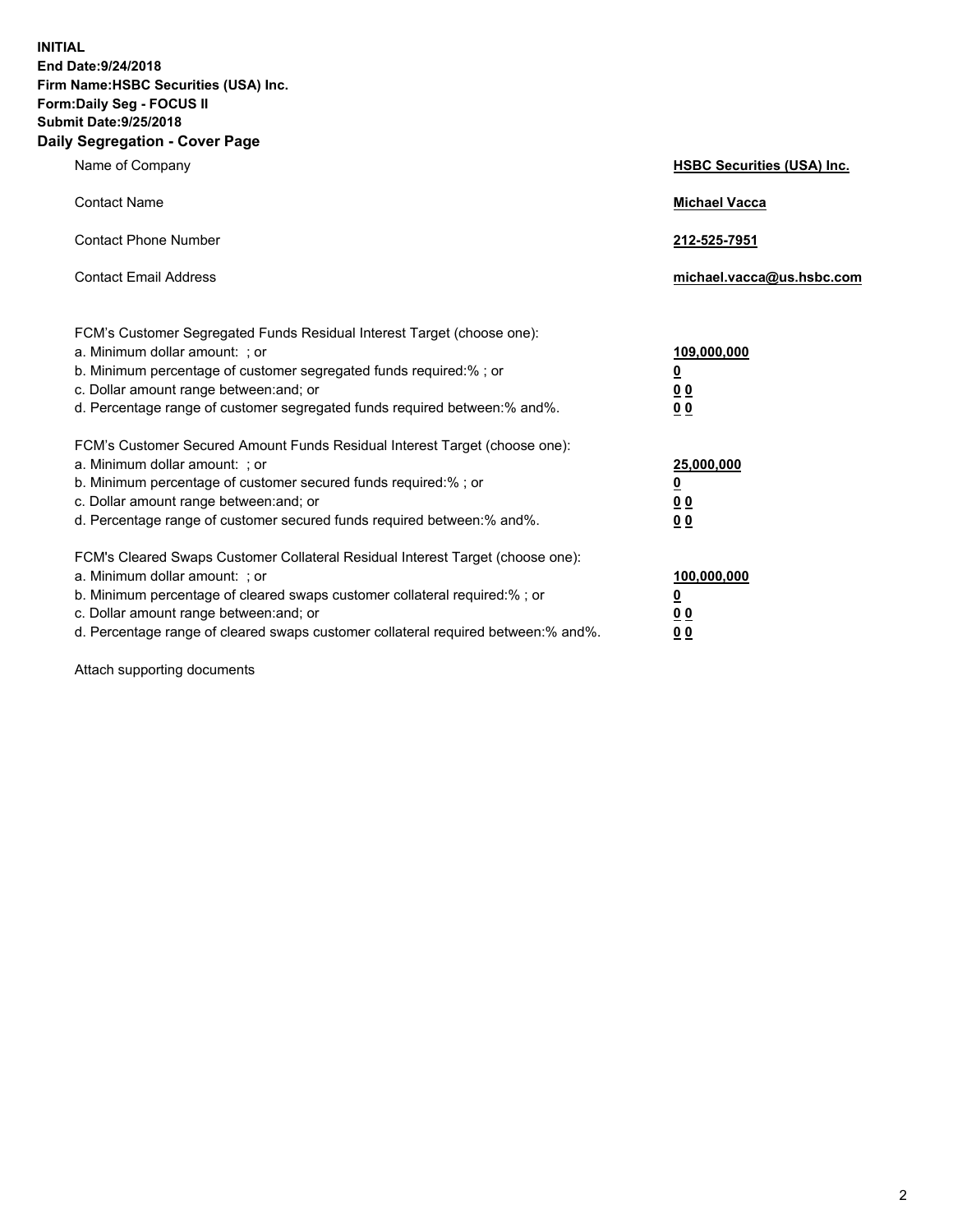**INITIAL End Date:9/24/2018 Firm Name:HSBC Securities (USA) Inc. Form:Daily Seg - FOCUS II Submit Date:9/25/2018 Daily Segregation - Secured Amounts** Foreign Futures and Foreign Options Secured Amounts Amount required to be set aside pursuant to law, rule or regulation of a foreign government or a rule of a self-regulatory organization authorized thereunder 1. Net ledger balance - Foreign Futures and Foreign Option Trading - All Customers A. Cash **125,607,411** [7315]

- B. Securities (at market) **85,505,191** [7317]
- 2. Net unrealized profit (loss) in open futures contracts traded on a foreign board of trade **-38,348,802** [7325]
- 3. Exchange traded options
	- a. Market value of open option contracts purchased on a foreign board of trade **0** [7335]
	- b. Market value of open contracts granted (sold) on a foreign board of trade **0** [7337]
- 4. Net equity (deficit) (add lines 1. 2. and 3.) **172,763,800** [7345]
- 5. Account liquidating to a deficit and account with a debit balances gross amount **2,264,053** [7351] Less: amount offset by customer owned securities **-2,263,228** [7352] **825** [7354]
- 6. Amount required to be set aside as the secured amount Net Liquidating Equity Method (add lines 4 and 5)
- 7. Greater of amount required to be set aside pursuant to foreign jurisdiction (above) or line 6.

## FUNDS DEPOSITED IN SEPARATE REGULATION 30.7 ACCOUNTS

- 1. Cash in banks
	- A. Banks located in the United States **50,447,298** [7500]
	- B. Other banks qualified under Regulation 30.7 **0** [7520] **50,447,298** [7530]
- 2. Securities
	- A. In safekeeping with banks located in the United States **75,243,568** [7540]
	- B. In safekeeping with other banks qualified under Regulation 30.7 **0** [7560] **75,243,568** [7570]
- 3. Equities with registered futures commission merchants
	- A. Cash **0** [7580]
	- B. Securities **0** [7590]
	- C. Unrealized gain (loss) on open futures contracts **0** [7600]
	- D. Value of long option contracts **0** [7610]
	- E. Value of short option contracts **0** [7615] **0** [7620]
- 4. Amounts held by clearing organizations of foreign boards of trade
	- A. Cash **0** [7640]
	- B. Securities **0** [7650]
	- C. Amount due to (from) clearing organization daily variation **0** [7660]
	- D. Value of long option contracts **0** [7670]
	- E. Value of short option contracts **0** [7675] **0** [7680]
- 5. Amounts held by members of foreign boards of trade
	-
	-
	- C. Unrealized gain (loss) on open futures contracts **-38,348,802** [7720]
	- D. Value of long option contracts **0** [7730]
	- E. Value of short option contracts **0** [7735] **83,446,782** [7740]
- 6. Amounts with other depositories designated by a foreign board of trade **0** [7760]
- 7. Segregated funds on hand **0** [7765]
- 8. Total funds in separate section 30.7 accounts **209,137,648** [7770]
- 9. Excess (deficiency) Set Aside for Secured Amount (subtract line 7 Secured Statement Page 1 from Line 8)
- 10. Management Target Amount for Excess funds in separate section 30.7 accounts **25,000,000** [7780]
- 11. Excess (deficiency) funds in separate 30.7 accounts over (under) Management Target **11,373,023** [7785]
- **0** [7305]
- **172,764,625** [7355]
- **172,764,625** [7360]
- 
- -
	-
- A. Cash **111,533,961** [7700] B. Securities **10,261,623** [7710] **36,373,023** [7380]
	-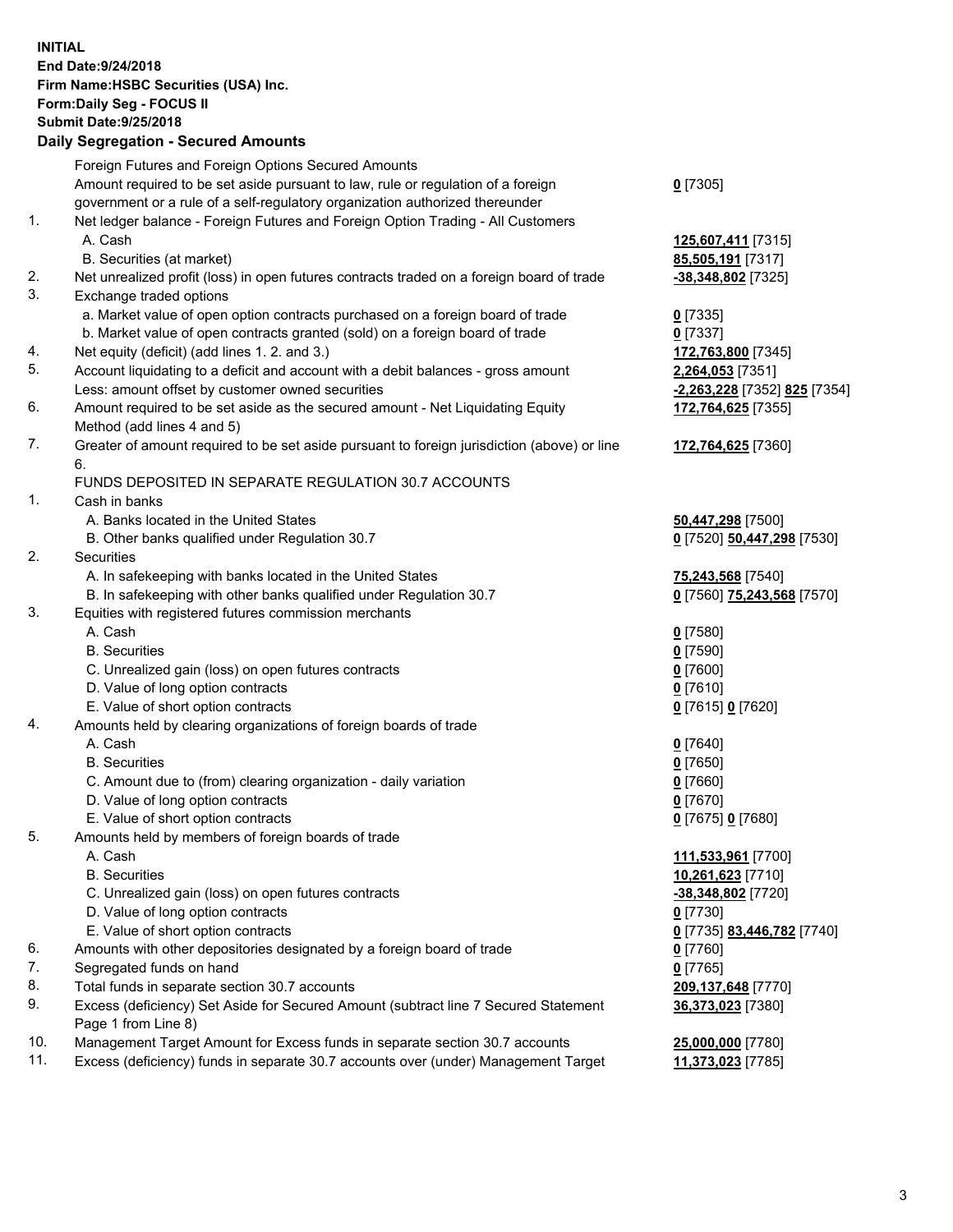**INITIAL End Date:9/24/2018 Firm Name:HSBC Securities (USA) Inc. Form:Daily Seg - FOCUS II Submit Date:9/25/2018 Daily Segregation - Segregation Statement** SEGREGATION REQUIREMENTS(Section 4d(2) of the CEAct) 1. Net ledger balance A. Cash **72,199,811** [7010] B. Securities (at market) **1,546,831,241** [7020] 2. Net unrealized profit (loss) in open futures contracts traded on a contract market **256,085,762** [7030] 3. Exchange traded options A. Add market value of open option contracts purchased on a contract market **394,060,908** [7032] B. Deduct market value of open option contracts granted (sold) on a contract market **-174,325,625** [7033] 4. Net equity (deficit) (add lines 1, 2 and 3) **2,094,852,097** [7040] 5. Accounts liquidating to a deficit and accounts with debit balances - gross amount **917,292** [7045] Less: amount offset by customer securities **-917,292** [7047] **0** [7050] 6. Amount required to be segregated (add lines 4 and 5) **2,094,852,097** [7060] FUNDS IN SEGREGATED ACCOUNTS 7. Deposited in segregated funds bank accounts A. Cash **119,265,453** [7070] B. Securities representing investments of customers' funds (at market) **0** [7080] C. Securities held for particular customers or option customers in lieu of cash (at market) **226,329,360** [7090] 8. Margins on deposit with derivatives clearing organizations of contract markets A. Cash **43,534,265** [7100] B. Securities representing investments of customers' funds (at market) **278,160,132** [7110] C. Securities held for particular customers or option customers in lieu of cash (at market) **1,319,076,781** [7120] 9. Net settlement from (to) derivatives clearing organizations of contract markets **931,132** [7130] 10. Exchange traded options A. Value of open long option contracts **394,060,908** [7132] B. Value of open short option contracts **-174,325,626** [7133] 11. Net equities with other FCMs A. Net liquidating equity **11,216,384** [7140] B. Securities representing investments of customers' funds (at market) **0** [7160] C. Securities held for particular customers or option customers in lieu of cash (at market) **0** [7170] 12. Segregated funds on hand **1,425,100** [7150] 13. Total amount in segregation (add lines 7 through 12) **2,219,673,889** [7180] 14. Excess (deficiency) funds in segregation (subtract line 6 from line 13) **124,821,792** [7190] 15. Management Target Amount for Excess funds in segregation **109,000,000** [7194] 16. Excess (deficiency) funds in segregation over (under) Management Target Amount **15,821,792** [7198]

Excess